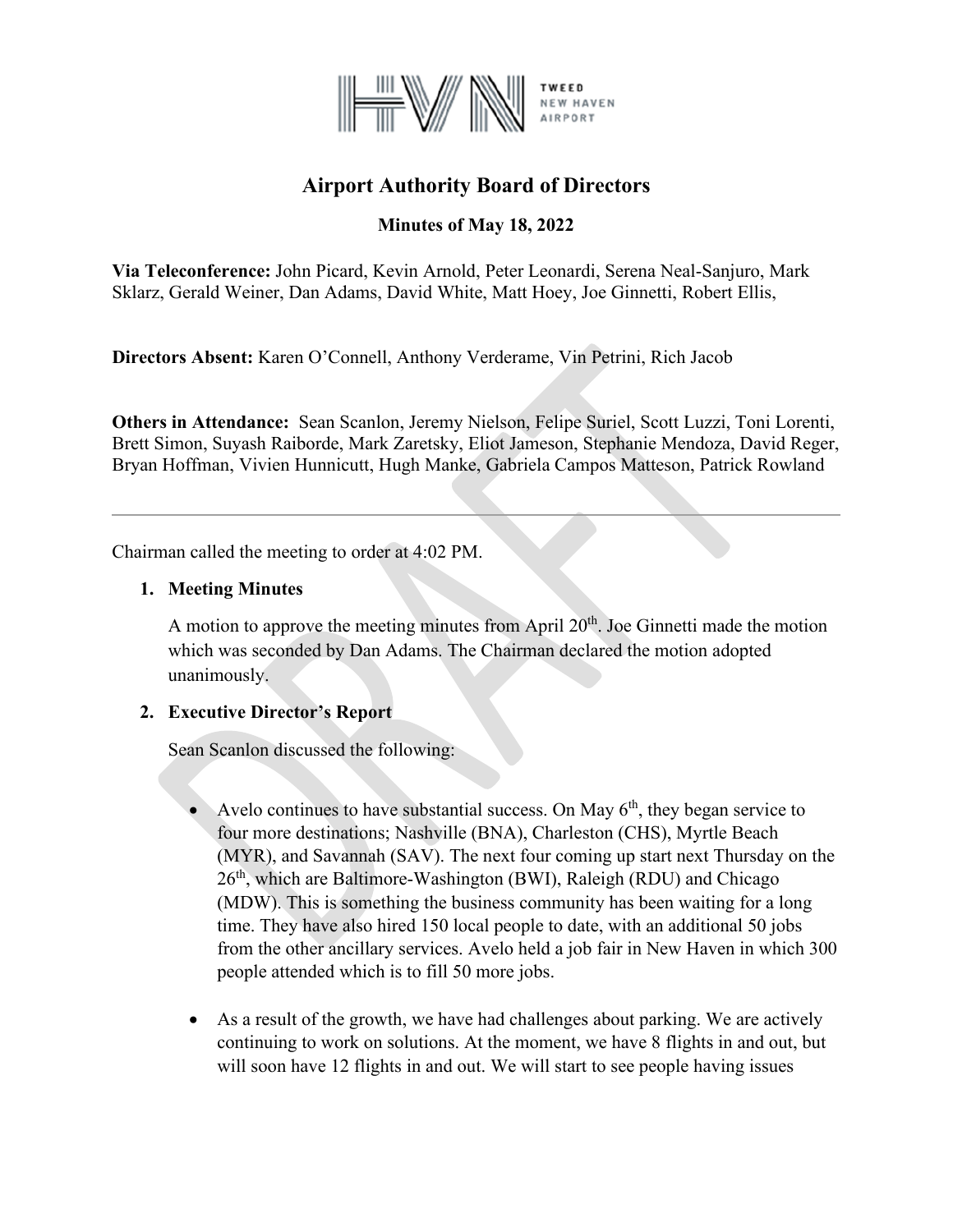

parking here. We are in the final stages of negotiating an offsite parking solution and will update the board as soon as the details get finalized.

- We continue to see revenue growth each and every month. In the last two months of March and April, we are averaging revenues of about \$350,000 per month. G Cafés revenues have been doing well and contributed \$12,000 this month to the airport.
- The finance committee met here at the airport this week. They have decided on a recommendation from Avports to pay the outstanding invoices for payroll and management fees using federal funds. We have about \$1.9 million in federal funds available that have not been used. We currently owe \$1.8 million to Avports. This was discussed with the FAA which is allowed, and other airports have done as well.
- We continue to make progress on the Environmental Assessment that should be completed by the end of June. The information will then be sent to the FAA for review and approval.

## **3. Chairman's Report**

No report from the Chairman.

## **4. Audit and Finance**

Kevin Arnold reported the following:

- We are down on airport revenue side. The big differences are fuel flowage fees, car rentals, and taxi concessions which were budgeted to be higher. Parking has made up for a large portion of the revenues.
- On the expense side the accounting, legal, and audit have been higher. Much of this has to do with the negotiations for the lease agreement. Once the lease with Avports is signed, we should be clear in the black.

## **5. Airport Manager's Report:**

Felipe Suriel reported on the following items:

• The Taxiway AFG Realignment project is ongoing and are coordinating with utilities company on the entrance to the east side of the airport.